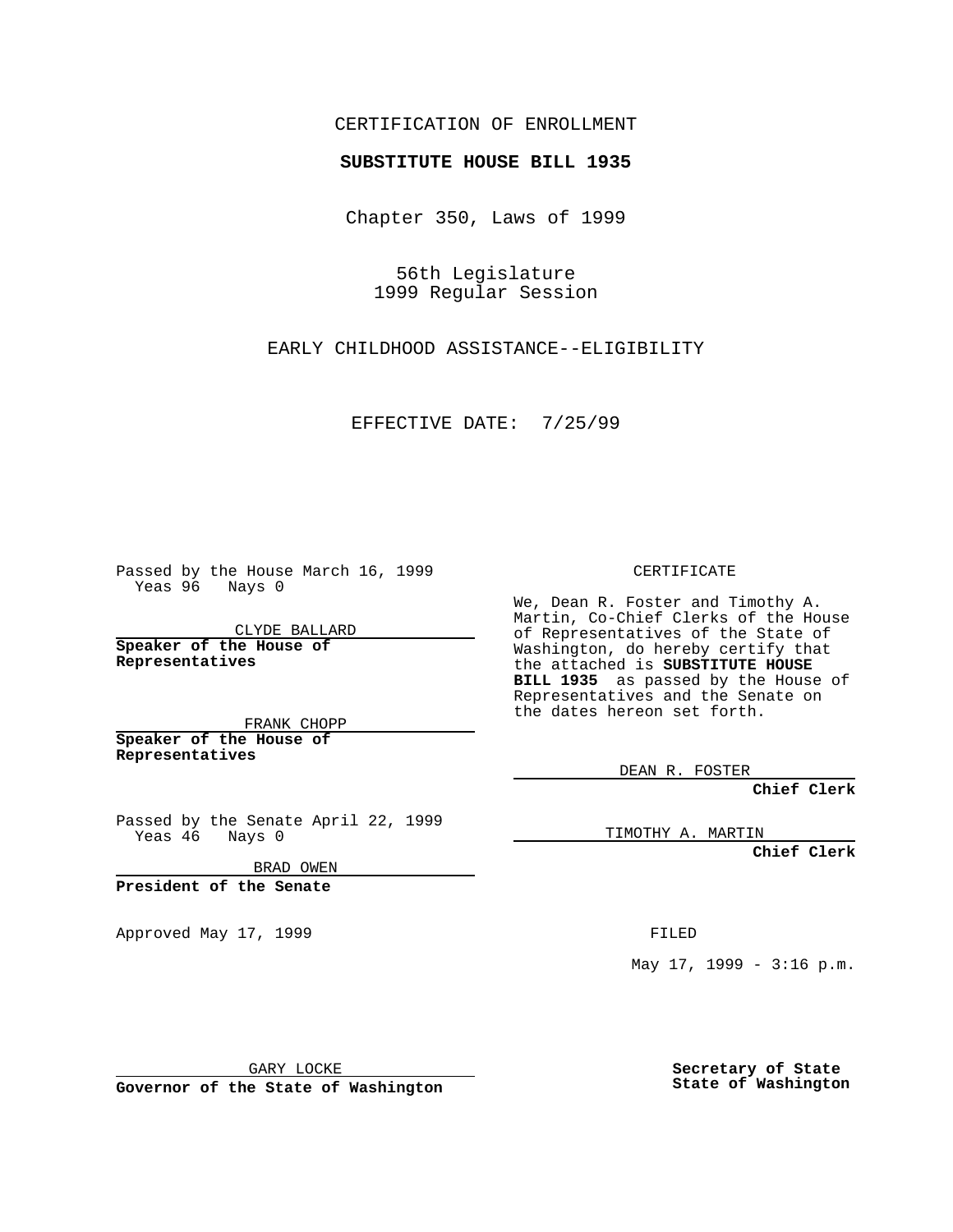$H-2352.1$ 

## **SUBSTITUTE HOUSE BILL 1935** \_\_\_\_\_\_\_\_\_\_\_\_\_\_\_\_\_\_\_\_\_\_\_\_\_\_\_\_\_\_\_\_\_\_\_\_\_\_\_\_\_\_\_\_\_\_\_

Passed Legislature - 1999 Regular Session

## **State of Washington 56th Legislature 1999 Regular Session**

**By** House Committee on Appropriations (originally sponsored by Representatives Tokuda, Boldt, Ogden, Schual-Berke, Lovick, Kessler, Kenney, Rockefeller, Murray, Scott, Edmonds, Conway, Kagi, Santos, Poulsen, Veloria and Lantz)

Read first time 03/08/1999.

1 AN ACT Relating to eligibility for early childhood assistance 2 programs; and amending RCW 28A.215.110.

3 BE IT ENACTED BY THE LEGISLATURE OF THE STATE OF WASHINGTON:

4 **Sec. 1.** RCW 28A.215.110 and 1994 c 166 s 2 are each amended to 5 read as follows:

6 Unless the context clearly requires otherwise, the definitions in 7 this section apply throughout RCW 28A.215.100 through 28A.215.200 and 8 28A.215.900 through 28A.215.908.

9 (1) "Advisory committee" means the advisory committee under RCW 10 28A.215.140.

11 (2) "Department" means the department of community, trade, and 12 economic development.

 (3) "Eligible child" means a child not eligible for kindergarten 14 whose family income is at or below one hundred ten percent of the federal poverty level, as published annually by the federal department of health and human services, and includes a child whose family is eligible for public assistance, and who is not a participant in a federal or state program providing comprehensive services and may include children who are eligible under rules adopted by the department